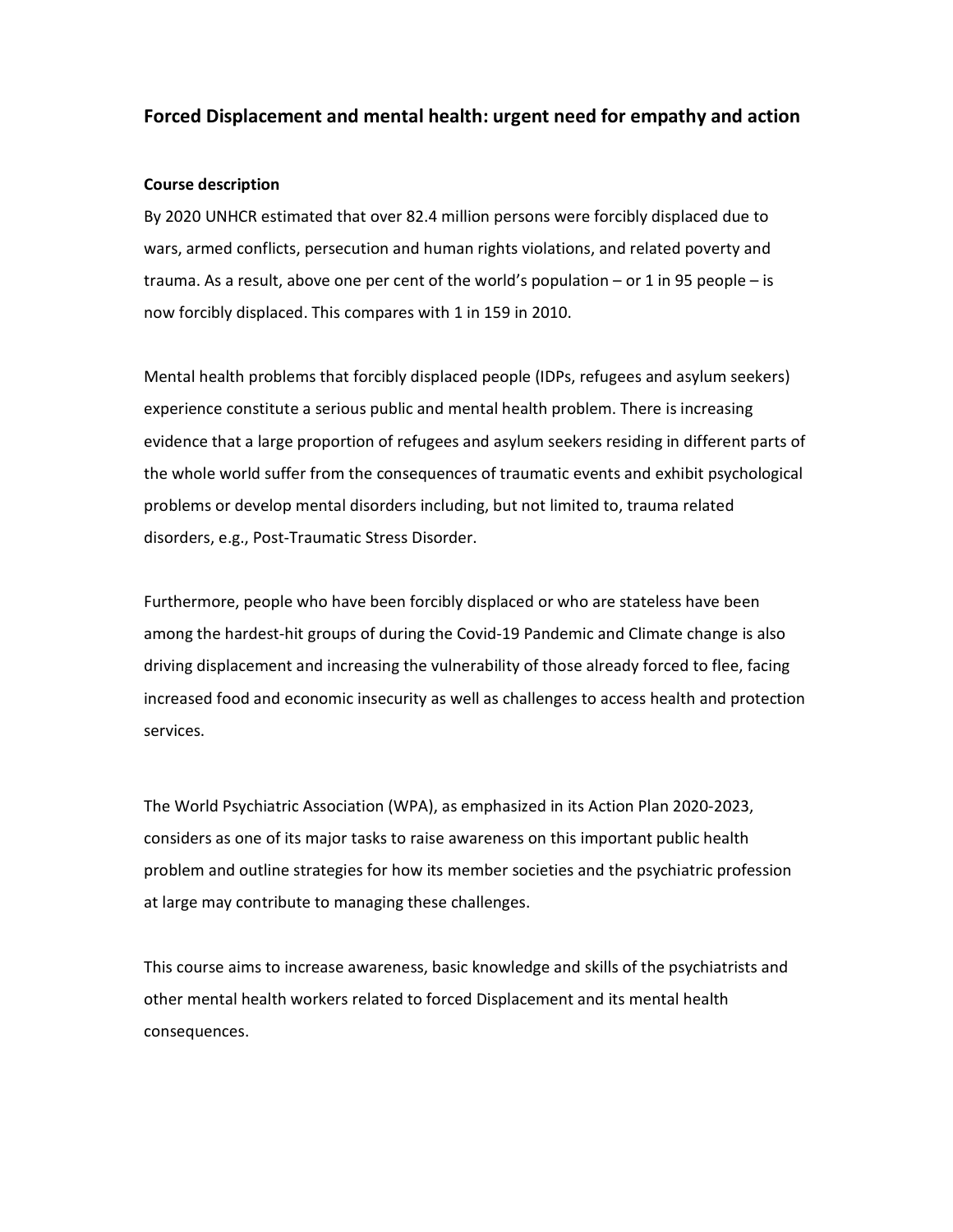The following issues will be addressed during this course: (i) basic nosology/terminology related to the forcibly displaced people (i.e., IDPs, refugees, asylum seekers); (ii) facts and statistics on the current dimensions of problem; (iii) physical and psychological traumas, related to the displacement process; (iv) mental health situation and needs of specific risk groups among the forcibly displaced people; (v) current evidence on the mental health consequences and related psychiatric disorders; (vi) culturally sensitive clinical interview and assessment techniques; (vii) evaluation of the current situation of mental health care provision including a review of the opportunities and limits of existing mental health services for the forcibly displaced people.

#### Educational intentions/objectives of the course

1. This course aims to provide basic knowledge on the nosology/terminology related to the forcibly displaced people (i.e., refugees, asylum seekers, IDPs, and etc.);

2. It aims to provide basic knowledge on the current dimensions of problems;

3. It aims to examine physical and psychological traumas, including sexual abuses and human trafficking, related to the displacement process;

4. It aims to examine mental health situation and needs of specific risk groups;

5. It aims to provide basic knowledge on the mental health consequences and related major psychopathological states from an integrative humanistic perspective;

6. It has the goal of helping students develop knowledge on the special aspects of culturally sensitive clinical interview and assessment techniques for the forcibly displaced people;

7. It aims to provide basic knowledge on the current situation of mental health service delivery and requirements for quality service standards for the forcibly displaced people in Europe.

#### Learning Outcomes of the course

1. Learn the main nosology/terminology related to forcibly displaced people (i.e., refugees, asylum seekers, and etc.);

2. Describe the clinical patterns of the major psychopatohological states that forcibly displaced people experience;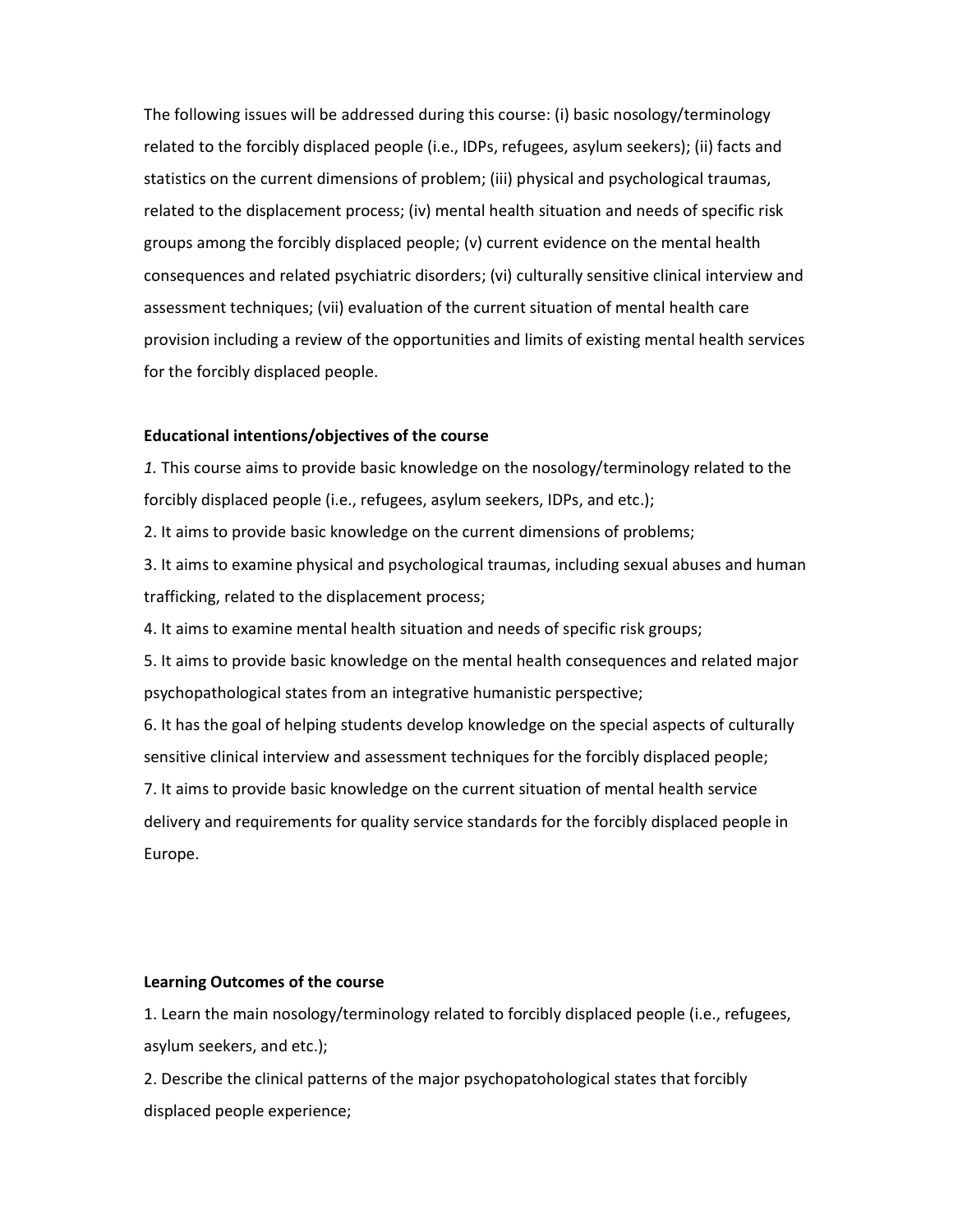3. Identify the main traumatic events and risk factors that forcibly displaced people face;

4. Identify the special risk groups among forcibly displaced people, and their particular needs;

5. Evaluate and compare the characteristics of mental health problems that forcibly displaced people experience;

6. Explain the opportunities and limits of existing mental health services for forcibly displaced people in Europe;

7. Discuss scientific, ethical and psychosocial issues related to mental health problems that forcibly displaced people experience.

# Level of the course

The professional level of psychiatrists, trainees, early career psychiatrists and clinical psychologists

## Prerequisite knowledge required for attending the course:

General knowledge of description, explanation and treatment of mental disorders and related psychosocial risk factors

# Target audience of the course

Psychiatrists, trainees, early career psychiatrists, clinical psychologists, mental health workers

### Methods and materials of the course

Lectures, interactive discussions, role play, video scenes, and discussions of selected related international statement papers

## Some recommended readings (pre- and post-course)

\*Abbara A, Coutts A, Fouad FM, et al. Syria Public Health Network. Mental Health among displaced Syrians: findings from the Syria Public Health Network. J R Soc Med. 2016 Mar;109(3):88-90.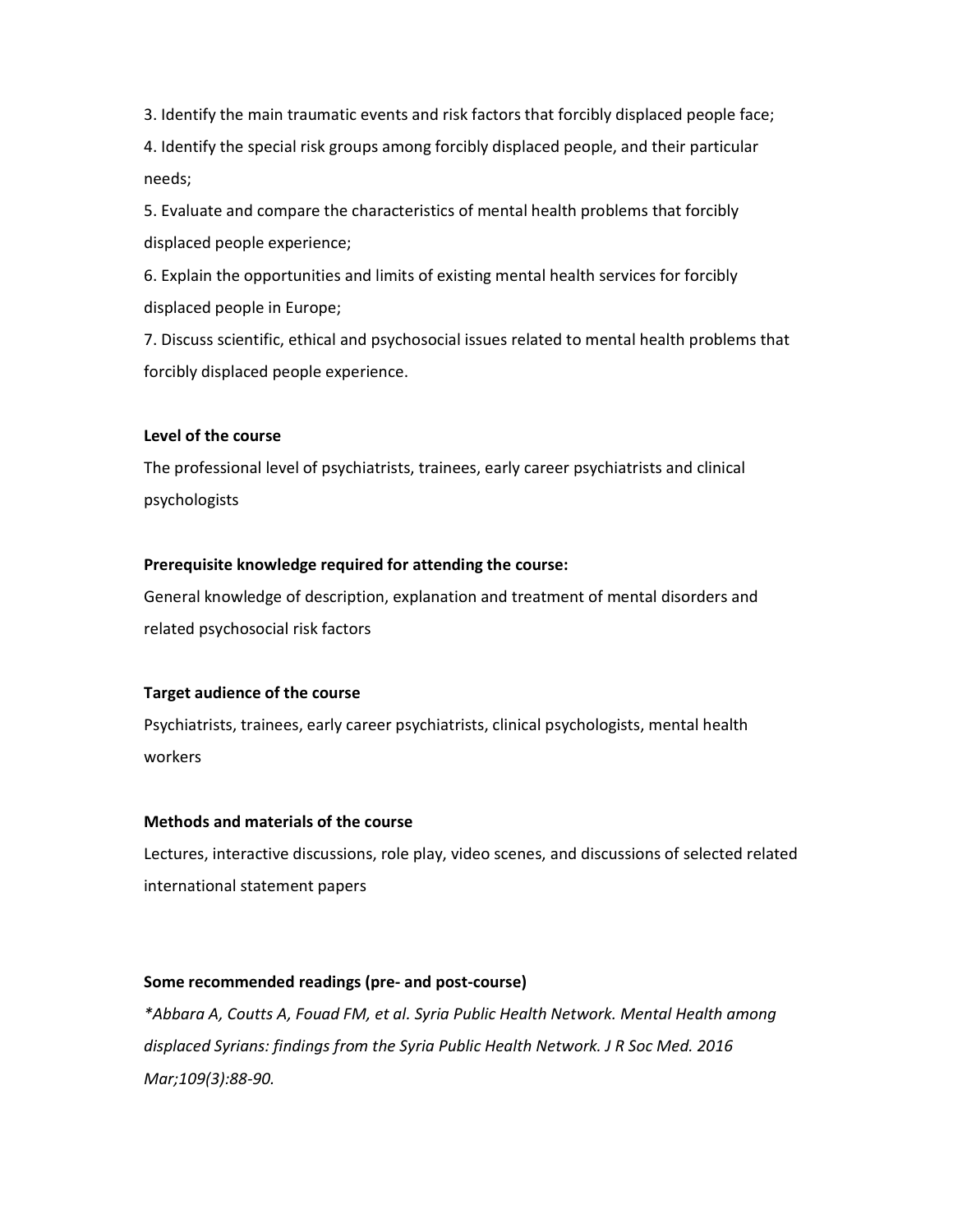\*Anagnostopoulos DC, Heberbrand J, Eliez S, et al. European Society of Child and Adolescent Psychiatry: position statement on mental health of child and adolescent refugees. Eur Child Adolesc Psychiatry. 2016;25(7):673-6.

\*Bhugra D, Gupta S, Schouler-Ocak M, Graeff-Callies I, Deakin NA, Quershi A, Dales J, Moussaoui D, Kastrup M EPA Guidance Paper 2014.

\*Ceri V, Özlü-Erkilic Z, Özer Ü, et al. Psychiatric symptoms and disorders among Yazidi children and adolescents immediately after forced migration following ISIS attacks. Neuropsychiatr. 2016 Sep;30(3):145-150.

\*Eurostat (2016b) http://ec.europa.eu/eurostat/statistics-

explained/index.php/Asylum\_statistics. Retrieved on September 29, 2016

\*Hassan, G, Kirmayer, LJ, MekkiBerrada A., et al. Culture, Context and the Mental Health and Psychosocial Wellbeing of Syrians: A Review for Mental Health and Psychosocial Support staff working with Syrians Affected by Armed Conflict. Geneva: UNHCR, 2015.

\*Heeren M, Mueller J, Ehlert U et al. Mental health of asylum seekers: a cross-sectional study of psychiatric disorders. BMC Psychiatry; 2012; 17;12:114.

\*Heeren M, Wittmann L, Ehlert U, et al. Psychopathology and resident status - comparing asylum seekers, refugees, illegal migrants, labor migrants, and residents" in Compr Psychiatry; 2014; 55(4), 818-25.

\*Hocking DC, Kennedy GA, Sundram S. Social factors ameliorate psychiatric disorders in community-based asylum seekers independent of visa status. Psychiatry Res. 2015 Dec 15;230(2):628-36.

\*Hollander AC, Dal H, Lewis G, et al. Refugee migration and risk of schizophrenia and other non-affective psychoses: cohort study of 1.3 million people in Sweden. BMJ. 2016 Mar 15;352:i1030.

\* Jefee-Bahloul H, Bajbouj M, Alabdullah J, et al. Mental health in Europe's Syrian refugee crisis. Lancet Psychiatry. 2016 Apr;3(4):315-7.

\*Kazour F, Zahreddine NR, Maragel MG,et al. Post-traumatic stress disorder in a sample of Syrian refugees in Lebanon. Compr Psychiatry. 2016 Sep 24;72:41-47.

\*Küey L. Trauma and Migration: The Role of Stigma, in Trauma and Migration (ed: Schouler-Ocak Meryam) Springer, 2015, pp: 57-69.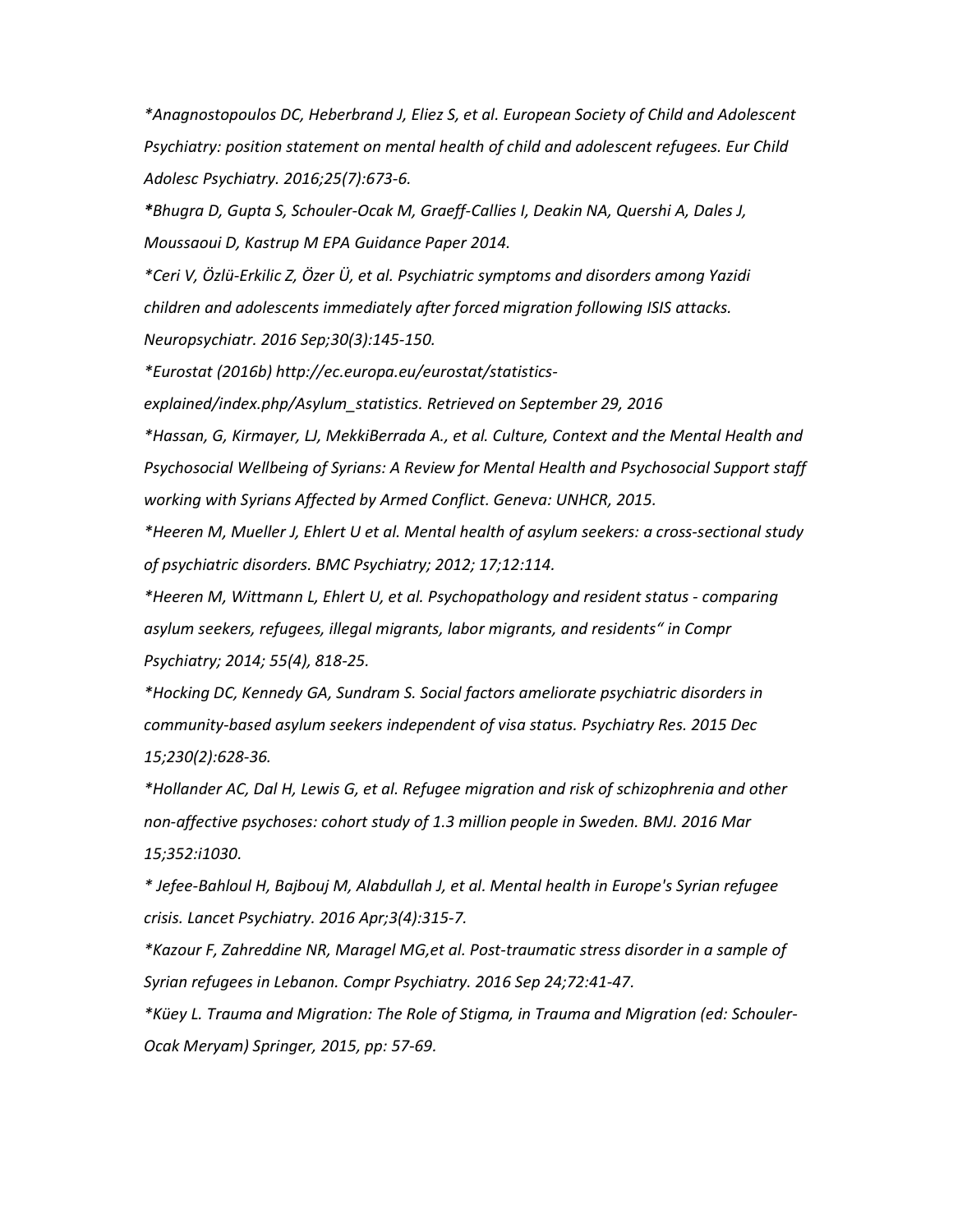\*Laban CJ, Komproe IH Gernaat HBPE, et al. Impact of a long asylum procedure on quality of life, disability and physical health in Iraqi asylum seekers in the Netherlands. Soc Psychiatry Psychiatr Epidemiol. 2008;43:507-515.

\*Nicolai T, Fuchs O, von Mutius E. Caring for the wave of refugees in Munich. N Engl J Med. 2015;373:1593–95

\*Pace P. The right to health of migrants in Europe. In: Rechel B, Mladovsky P, Devillé W, Rijks B, Petrova-Benedict R, McKee M, eds. Migration and health in the European Union. Maidenhead: Open University Press 2011: 55–66.

\*Porter, M. and N. Haslam, Predisplacement and postdisplacement factors associated with mental health of refugees and internally displaced persons. A meta-analysis. Jama, 2005. 294(5): p. 606-612.

\*Priebe S, Giacco D, El-Nagib R. Public health aspects of mental health among migrants and refugees: a review of the evidence on mental health care for refugees, asylum seekers and irregular migrants in the WHO European Region. Copenhagen: WHO RO-Europe; 2016 (Health Evidence Network (HEN) Synthesis Report 47).

\*Psarros C, Malliori M, Theleritis C, Martinaki S, Bergiannaki JD. Psychological support for caregivers of refugees in Greece. Lancet. 2016 Jul 9;388(10040):130.

Schouler-Ocak M, Graef-Calliess IT, Tarricone I, Qureshi A, Kastrup M, Bhugra D. EPA Guidance on Cultural Competence Training. Eur Psychiatry 2015 Mar;30(3):431-40. Schouler-Ocak M, Wintrob R, Moussaoui D, Villasenor S, Zhao X, Kastrup M.2016 Background Paper on the Needs of Migrant, Refugee and Asylum Seeker Patients Around the Globe. Int J Cult Ment Hlth 2016; 9(3):216-232

\*Schouler-Ocak M, Kastrup MC (2015). Refugees and asylum seekers in Europe. Die Psychiatrie; 12: 241-246.

Schouler-Ocak M, Wintrob R, Moussaoui D, Villasenor Bayardo S, Zhao X-D, Kastrup C. Part of the World Psychiatric Association action plan for the triennium 2014–2017. International Journal of Culture and Mental Health; 2016b; 9(3): 209-215.

\*Sifaki-Pistolla D, Chatzea VE, Vlaschaki SA, Melidoniotis E, Pistolla G. Who is going to rescue the rescuers? Post-traumatic stress disorder among rescue workers operating in Greece during the European refugee crisis. Soc Psychiatry Psychiatr Epidemiol. 2017; 52:45-54.